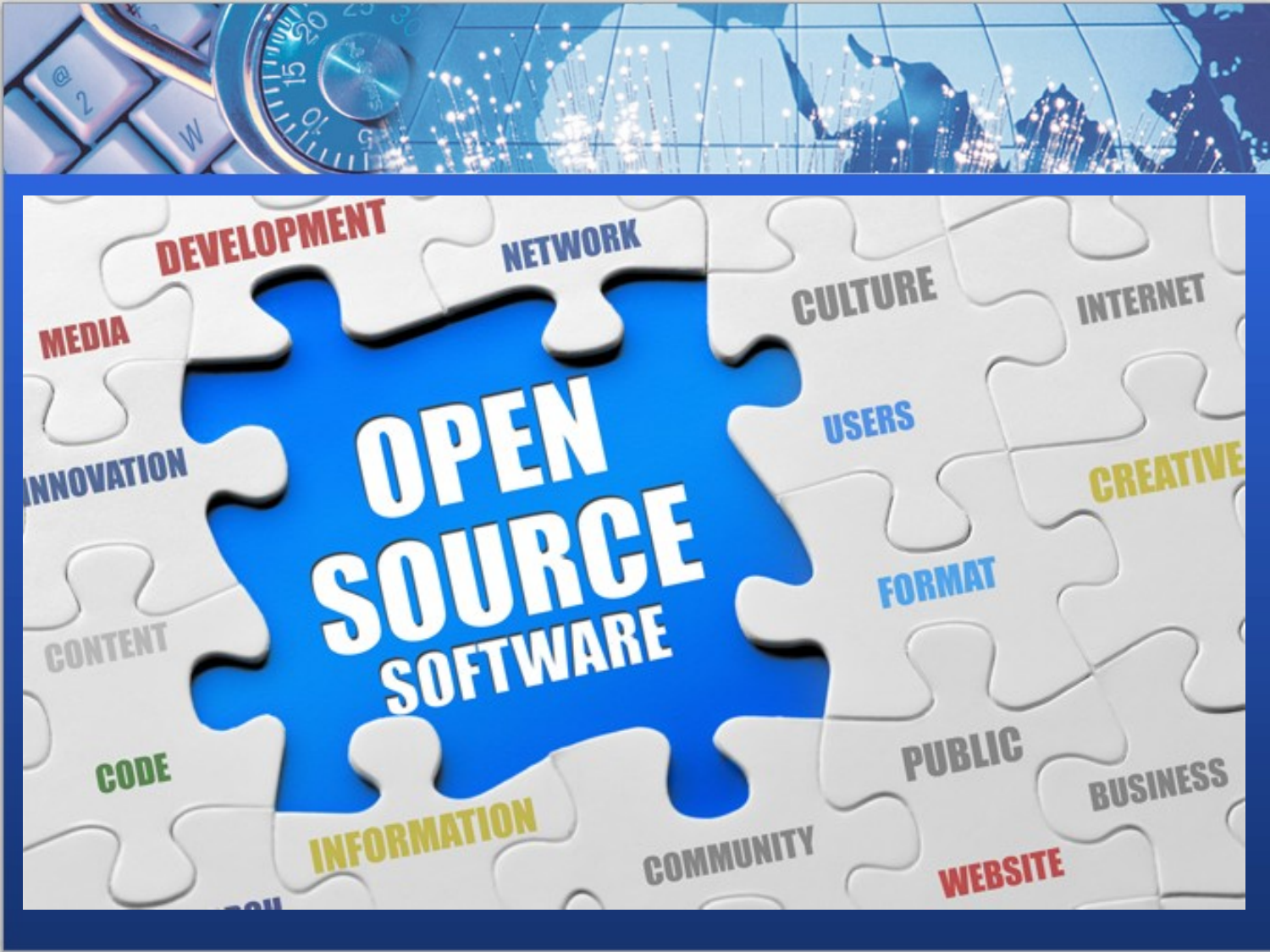# **E** Apps for the Auxiliarist

#### Mart Gardner, DSO-CS **Presents**

An introduction into the world of free apps that save the cost of buying commercial programs. "Open Source" and other tools to assist with your computer needs that are free, safe and equal to costly commercial programs.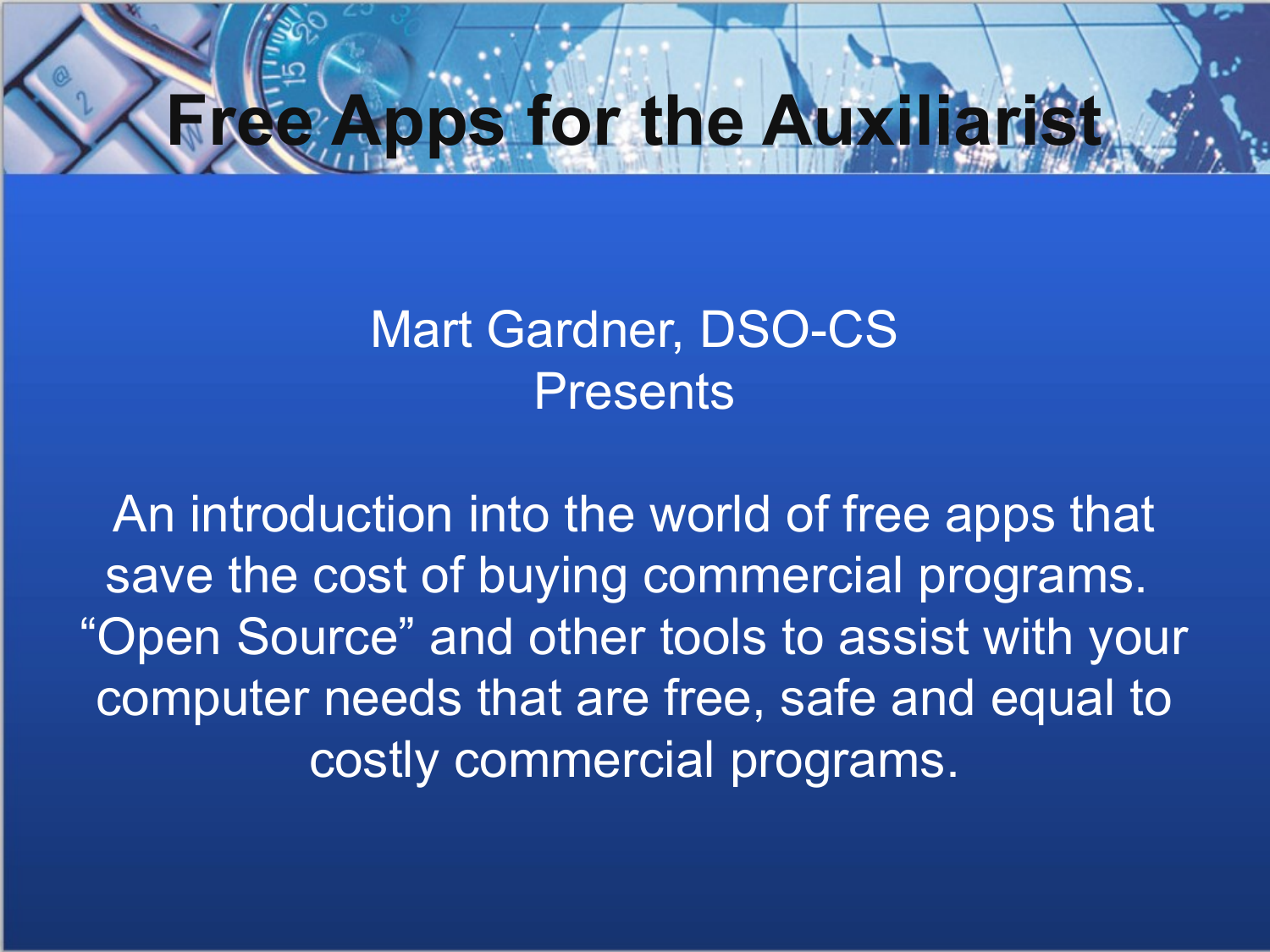# **OSS, Free, COTS**

#### Open Source Software (OSS)

 The term "open source" refers to something people can modify and share because its code is publicly accessible.

#### Free Software

- ◆ Software you can get at no cost to the users. The code is not publicly accessible.
- ◆ Software which gives the user certain freedoms (Software Light version), but may have a price for full ability.

#### • Commercial Off-The-Shelf (COTS)

 software products that are ready-made and available for sale to the general public. Often you only buy the right to use not own COTS.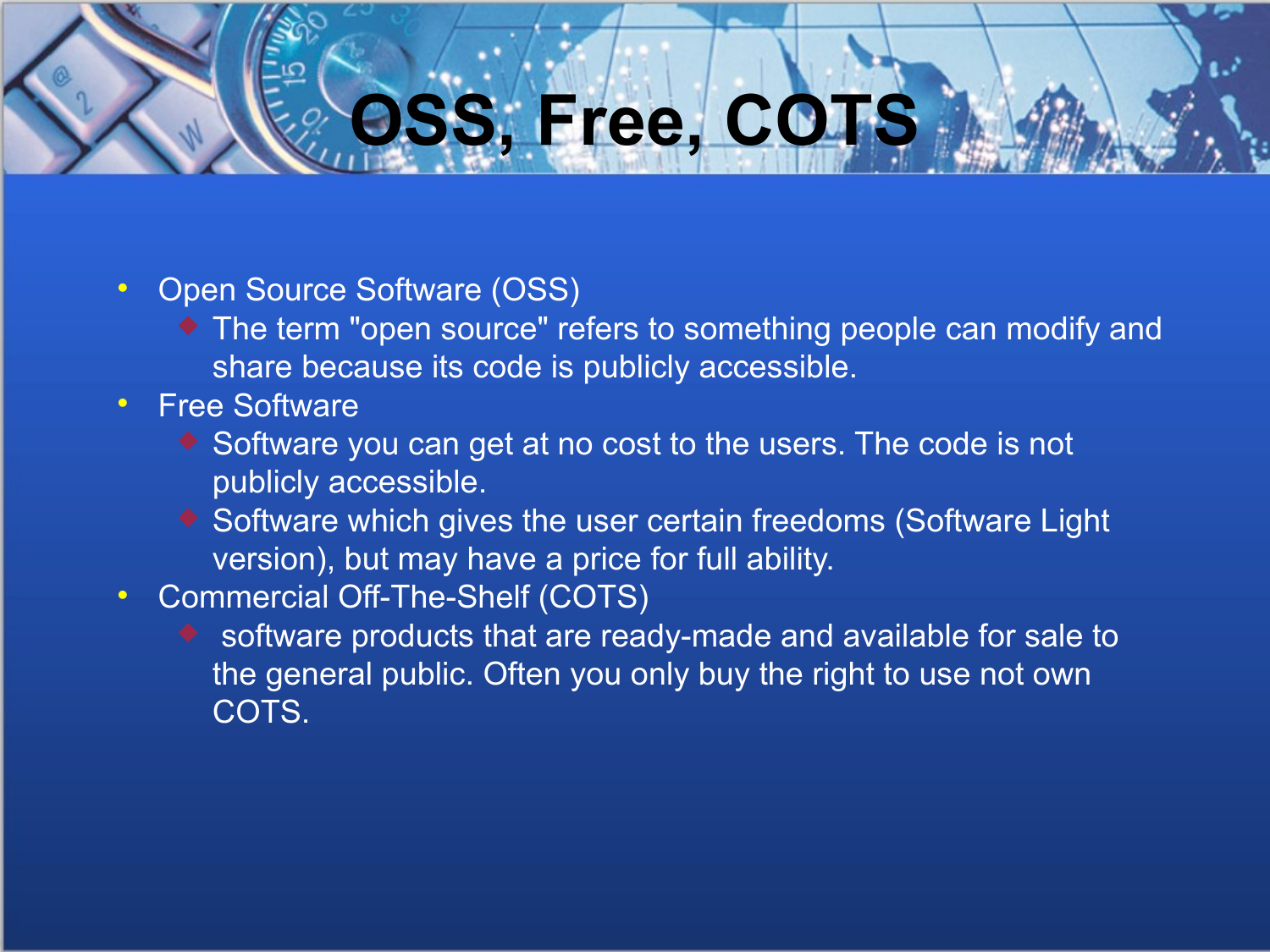

The good news is that open-source software is used in the vast majority, 78 percent, of businesses.

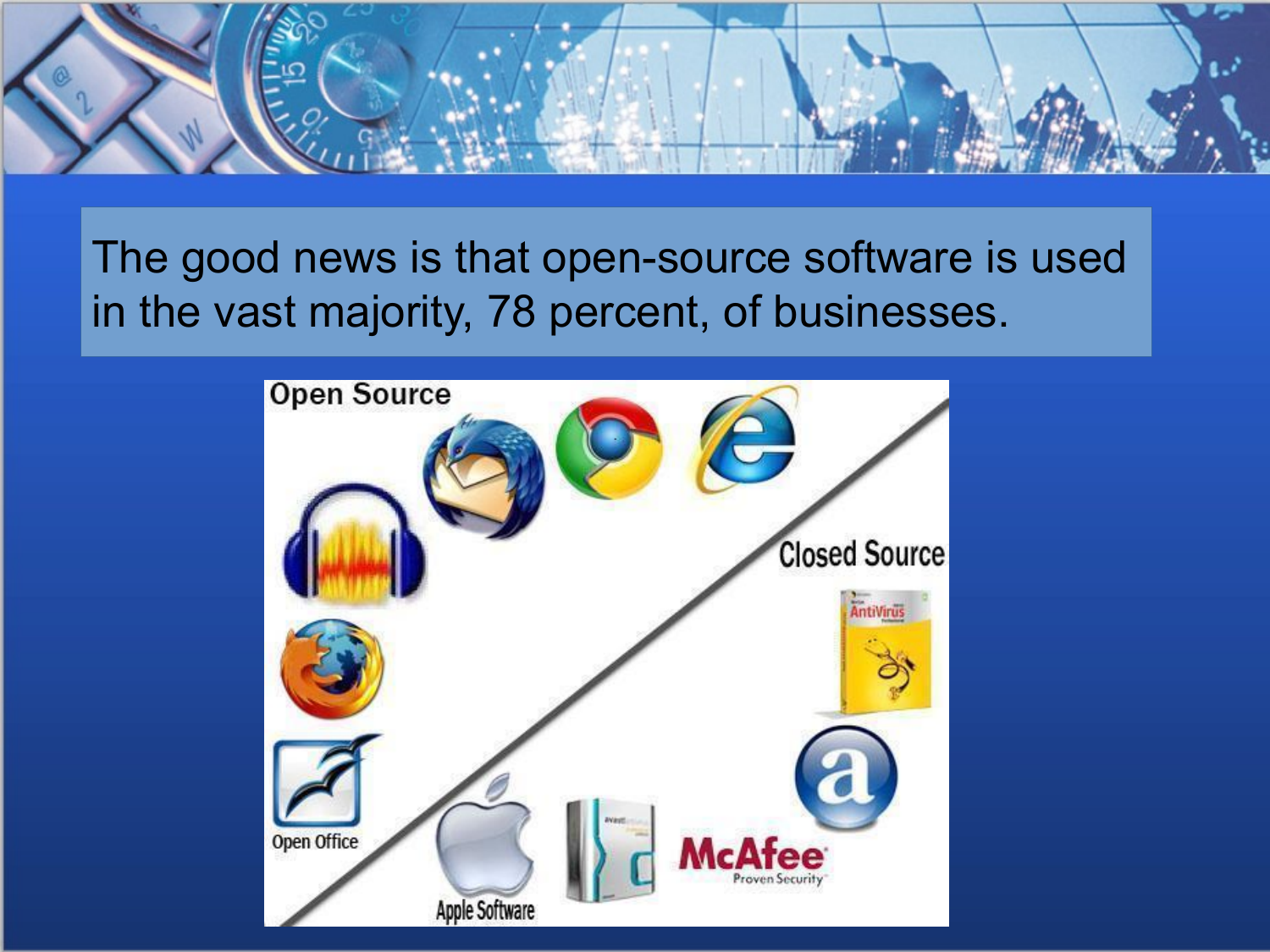

#### **Why Open Source Software (OSS)**

**Cost Reduction** 

Quality Improvement

**Quick Time to Market** 

Full Ownership and control

Drive innovation with rapid pace

No vendor lock-in, great flexibility

Broad perspective (more eyes on the code)

Integration and Customization- Easy to modify and enhance

Collaboration approach gives better solutions- Community support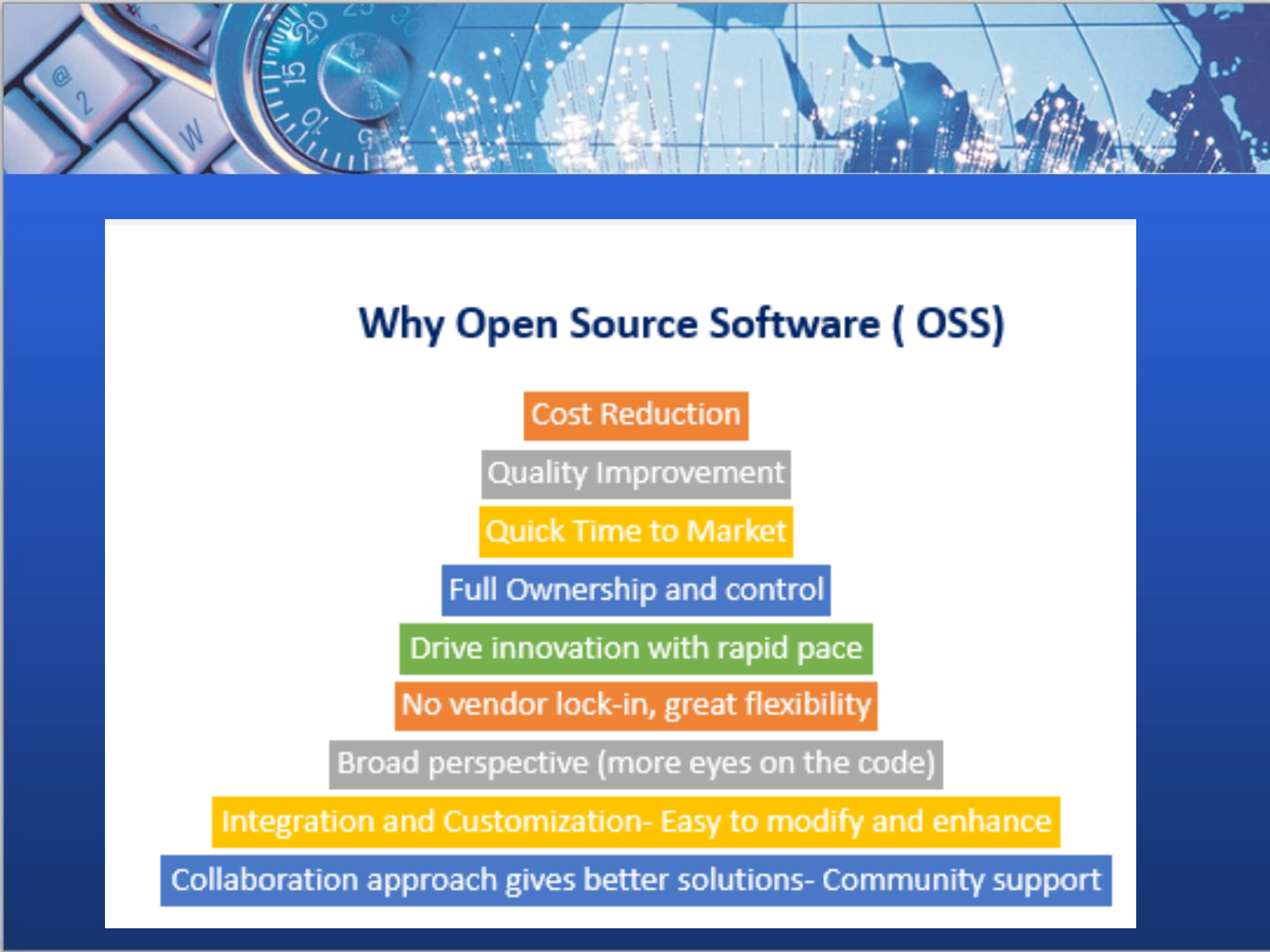# **OSS Disadvantage**

#### OSS has 4 major disadvantages

- 1) Support OSS has no professional support. Users shier how to use OSS on the Internet. You will need to do some work to find answers to your questions.
- 2) Reliability OSS lacks any kind of professional over site to insure the product is uniform from release to release.
- 3) Security Some risk is associated with using any software, and the overall risk associated with OSS is no higher than with any other type of software.
- 4) End of life There is no time line when the software will no longer be developed or upgraded.
- 5) Learning Curve Often comes with steep learning curve.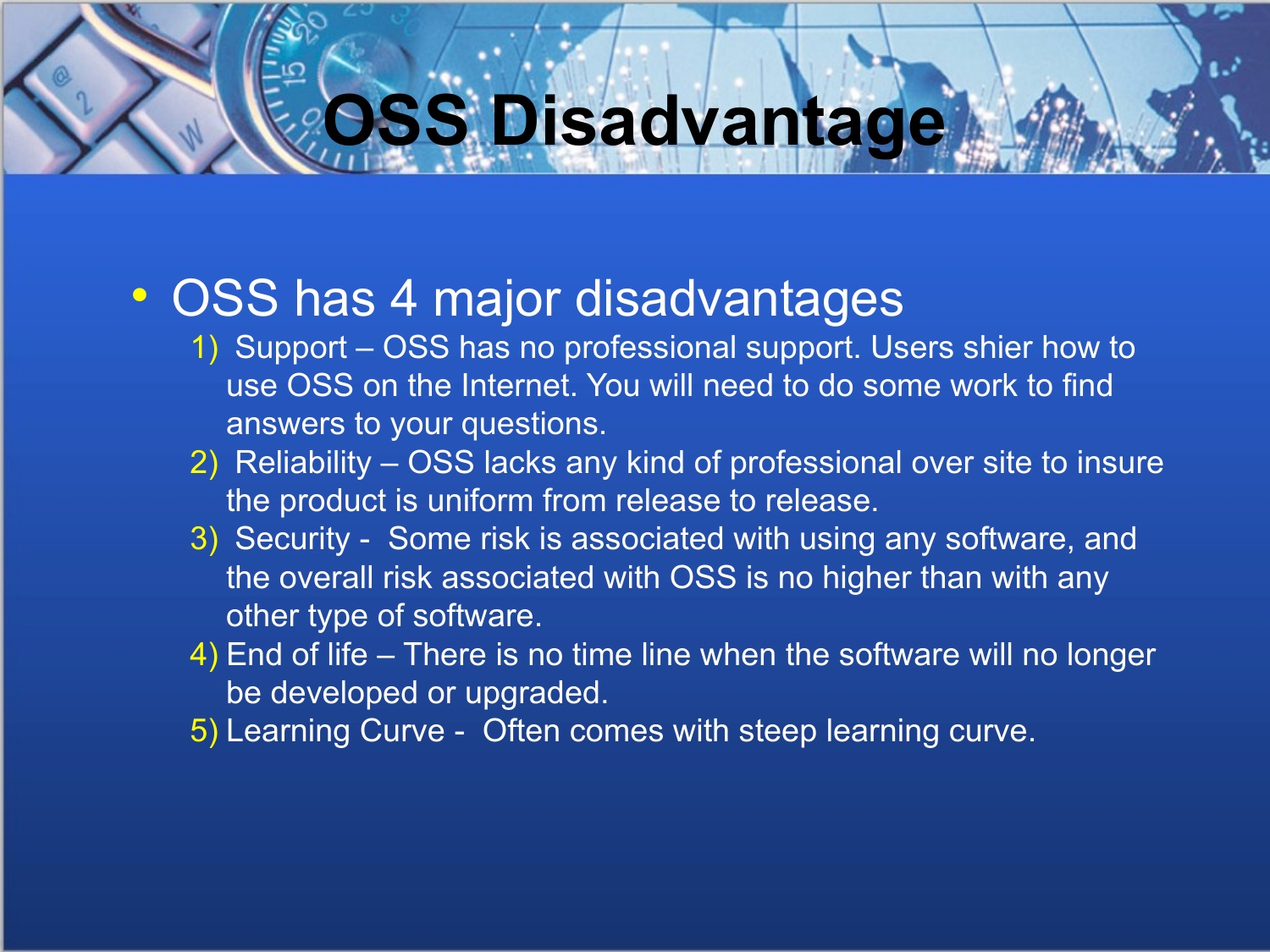## **Cloud Technology**

- In the simplest terms, cloud computing means storing and accessing data and programs over the Internet instead of your computer's hard drive. The cloud is just a metaphor for the Internet.
	- ◆ Personal Cloud (Only you have access) ◆ Shared Cloud – (You say who has access) ◆ Business, Corporate, Office Cloud – (Work) ◆ Public Cloud – (The world has access, Internet)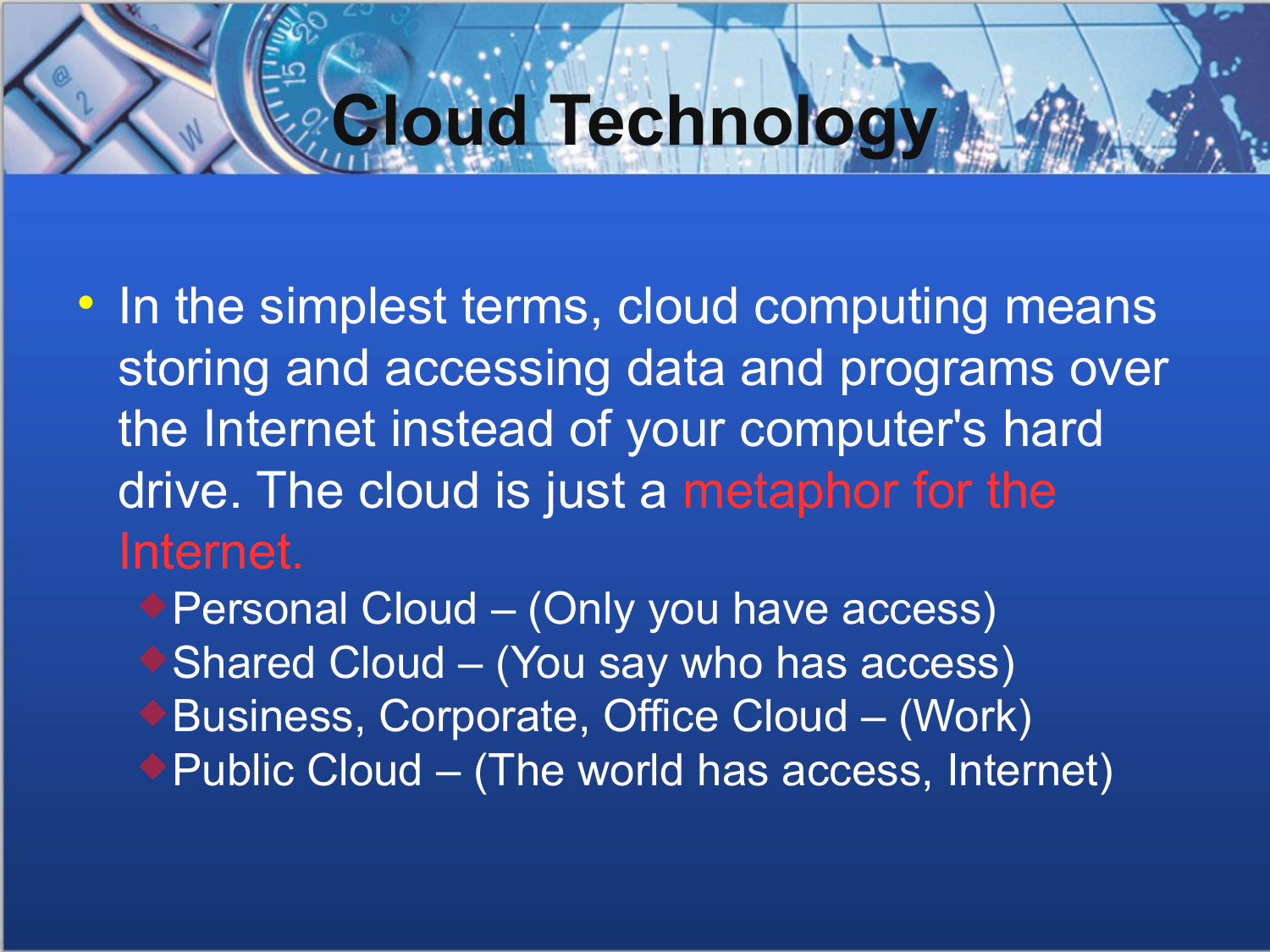# **OSS**

 GIMP **Image Manipulation**  LibreOffice or OpenOffice Word Processing ◆ Spreadsheet **Presentation** Database ◆ Drawing



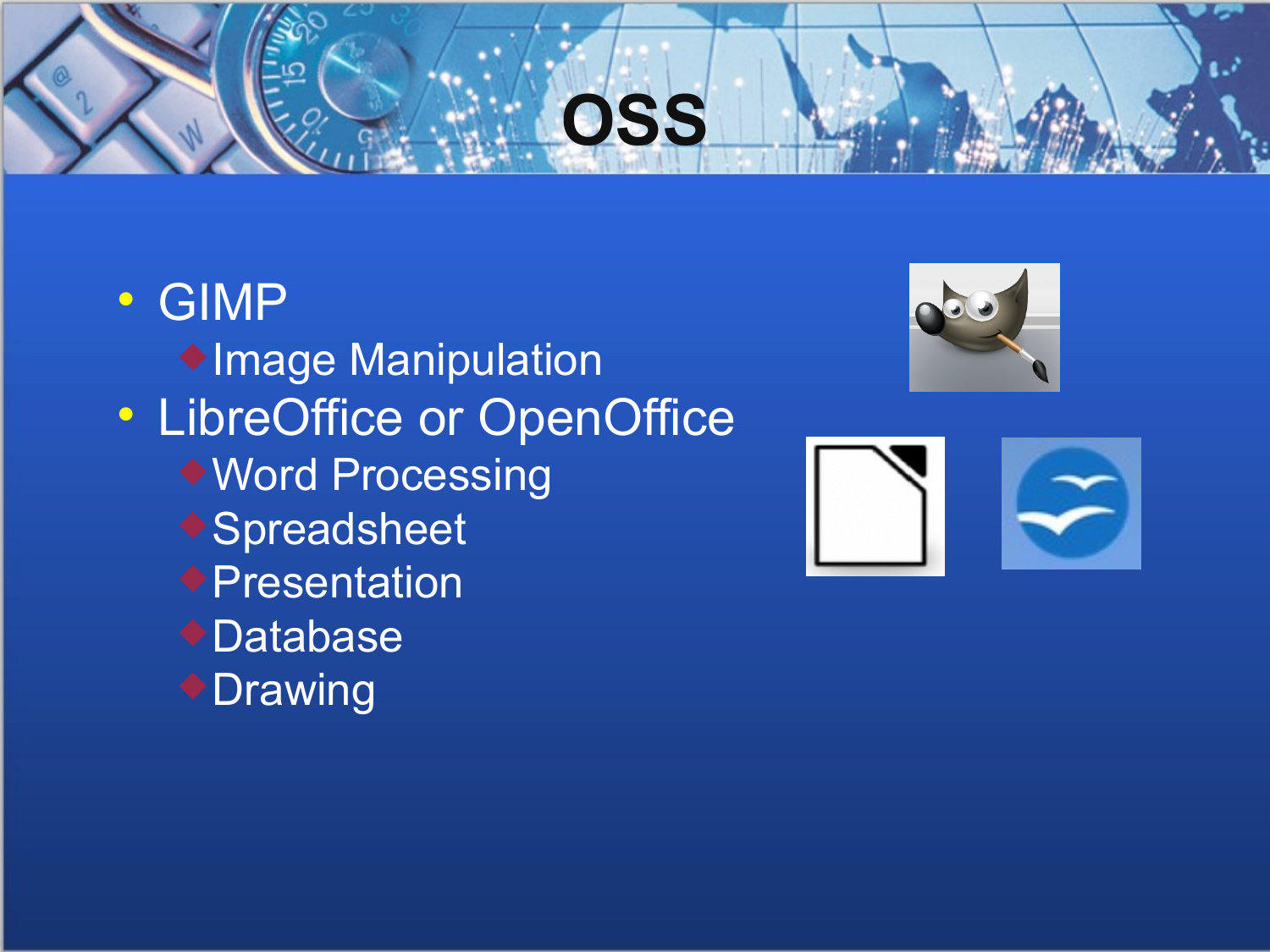# **OSS (cont)**

#### • Notepad++

- Text editor, code editor (not like MS Notepad)
- WinDirStart (Windows only)
	- Disk Usage Analyzer, file system manager
- Greenshot (Windows only)
	- Screenshot tool for capturing graphics
- Sky Chart
	- Plotting the starts
- Inkscape
	- Design, illustrator or vector imagery tool









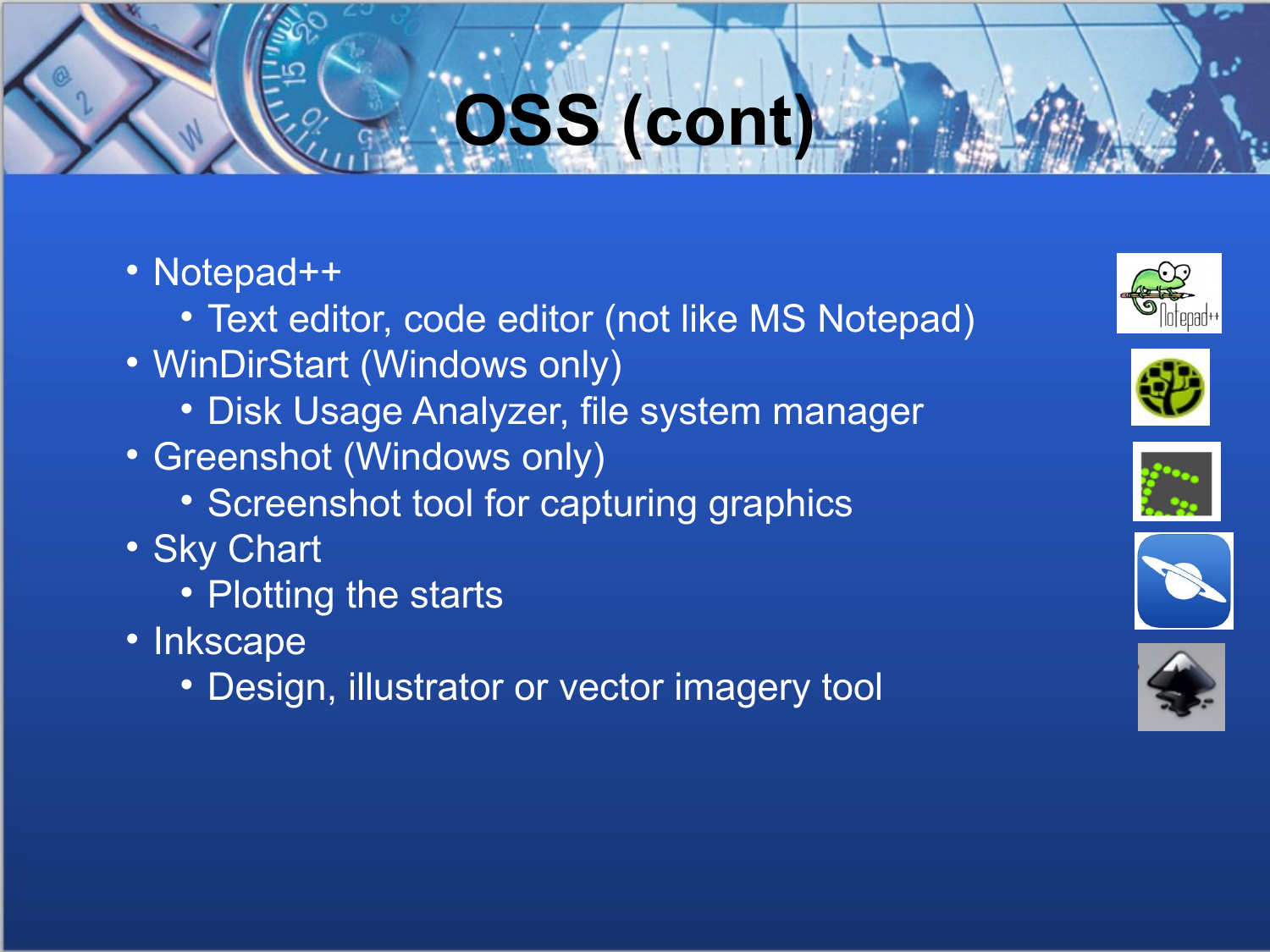# **OSS (cont)**

- Freemind
	- A mind mapper, and easy-to-operate hierarchical editor with strong emphasis on folding.
- FileZilla
	- $\triangle$  transferring files over the Internet
- Chirp
	- ◆ tool for programming amateur radios
- iZIP (Mac) or 7Zip (PC)
	- ◆ File compression and management tool
	- ◆ iZIP for iPhone, and iPad







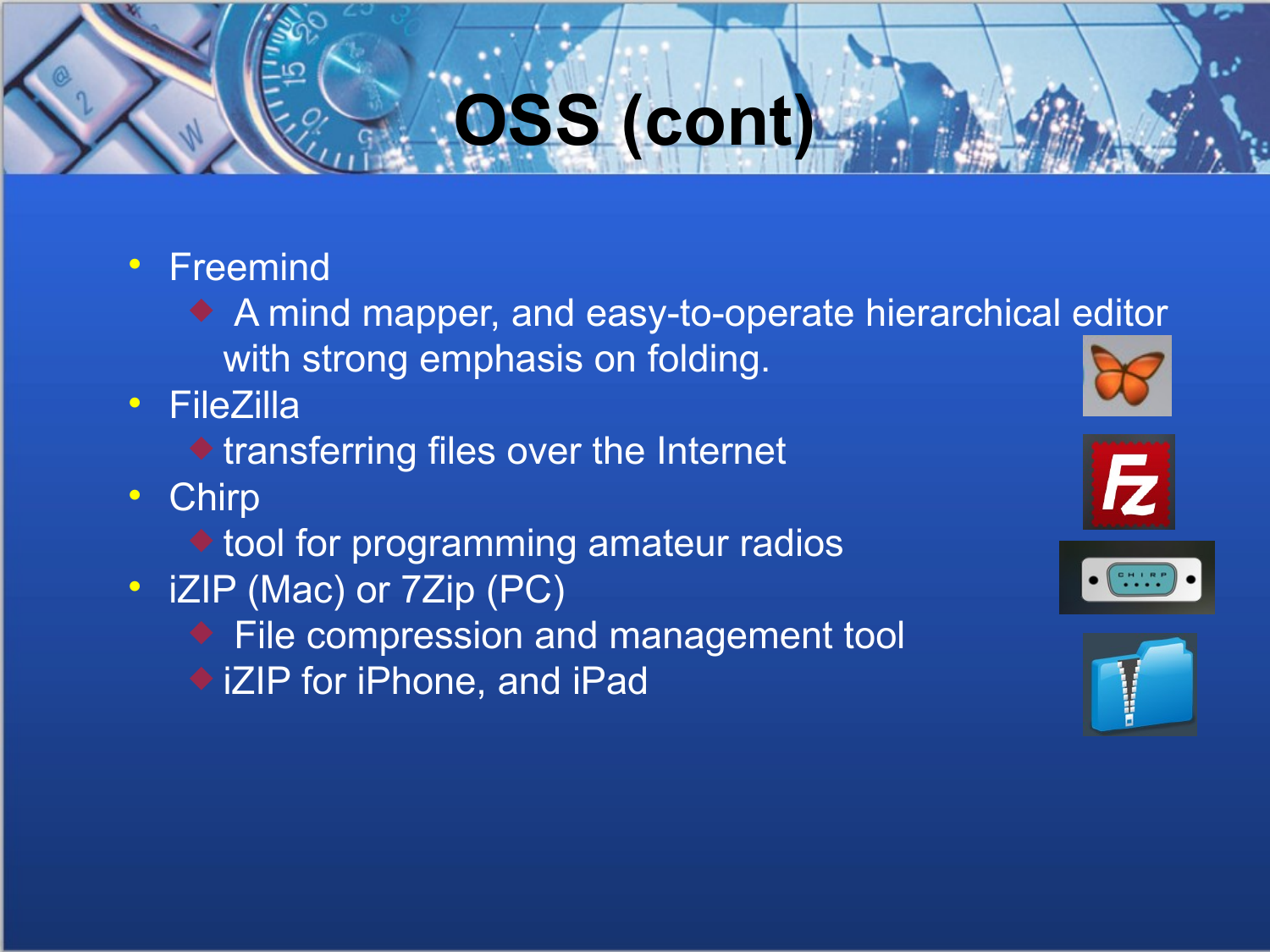# **OSS (cont)**

- Memory Clean
	- ◆ Memory Cleaning App
- DropBox
	- ◆ Cloud sharing and storing files, photos, etc.
- Malwarebytes
	- Anti-malware app. Removes malware files
- **Google Drive (formerly Google Docs)** 
	- Cloud based file storage and synchronization service







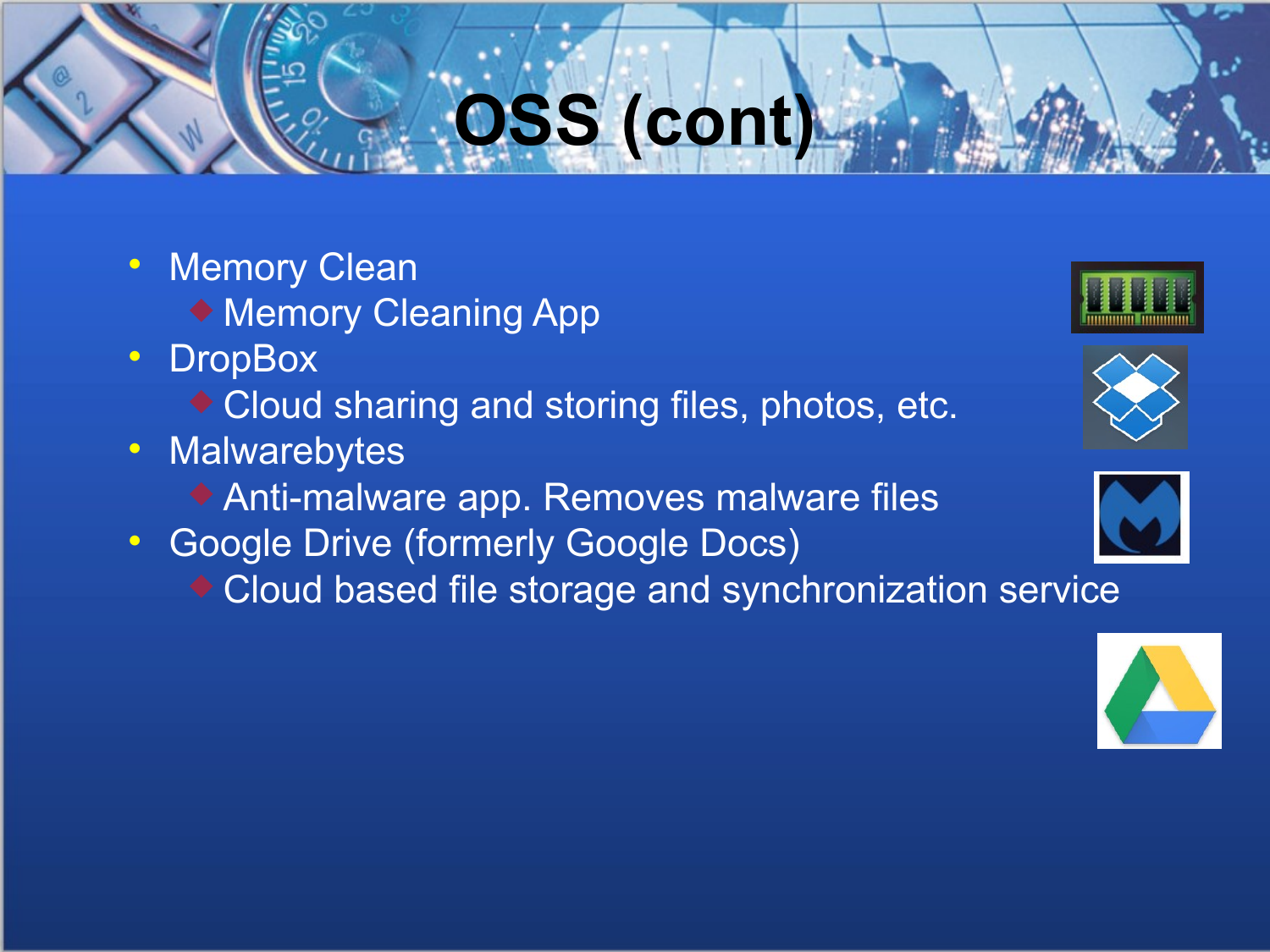

**Google**

 We will take a closer look as just a few Gmail, Calendar, Hangouts, and Drive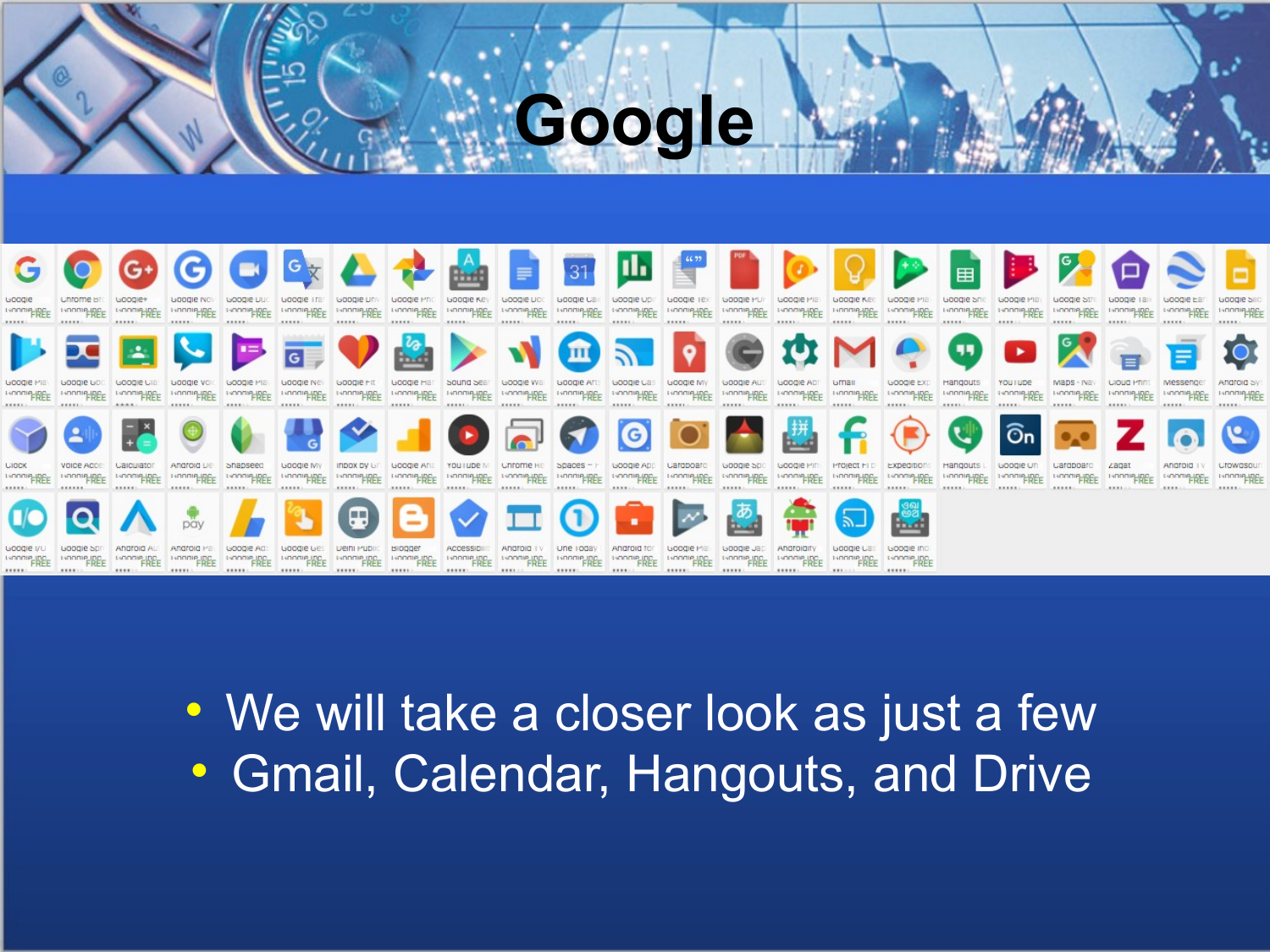# **Google Mail (Gmail)**

#### One account is all you need

One free account gets you into everything Google.



- Gmail is a free, advertising-supported email service provided by Google. Users may access Gmail as secure webmail, as well as via POP3 or IMAP4 protocols. (Wikipedia)
	- [Not required to access other Google apps]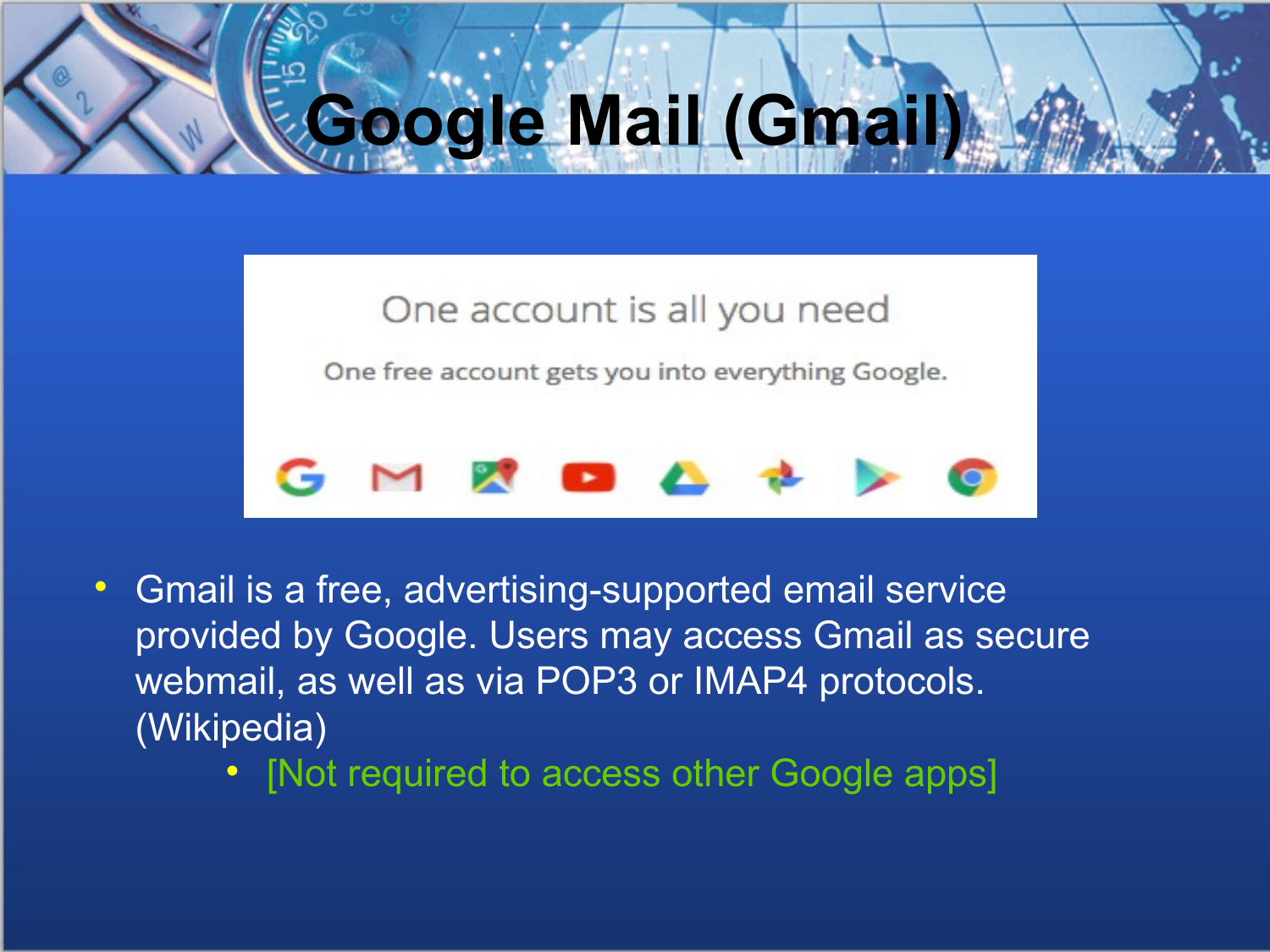# **Google Drive**

# A safe place for all your files

- Google Drive, formerly Google Docs, is a file storage and synchronization service created by Google. It allows users to store files in the cloud, share files, and edit documents, spreadsheets, and presentations with collaborators. (Wikipedia)
- You start out with 15 GB of storage for free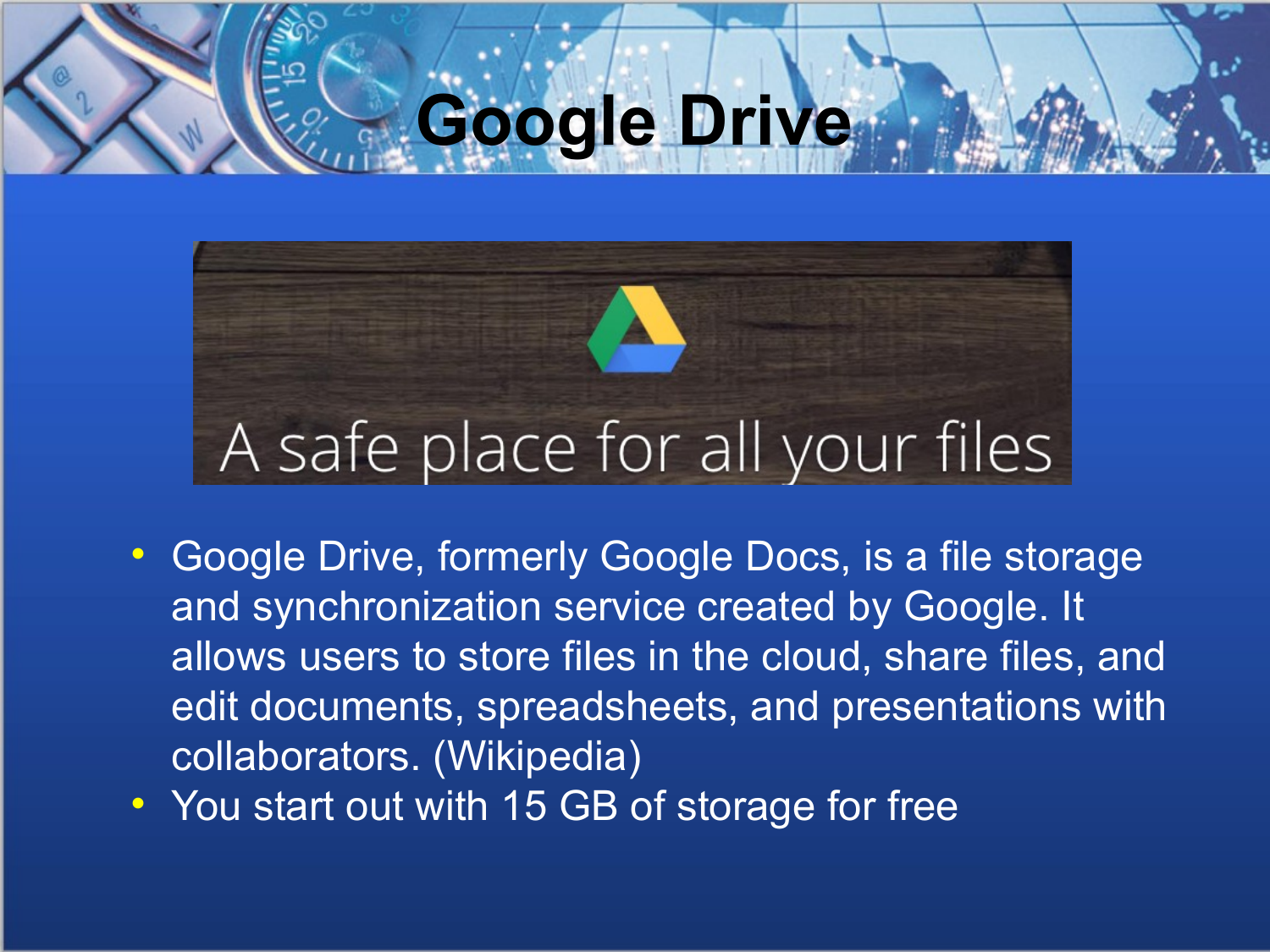# **Google Hangouts**

• Have voice and video conversations from your computer. • Up to 10 participants

Google has also stated that Hangouts is designed to be "the future" of its telephony

**•** product. (Wikipedia)

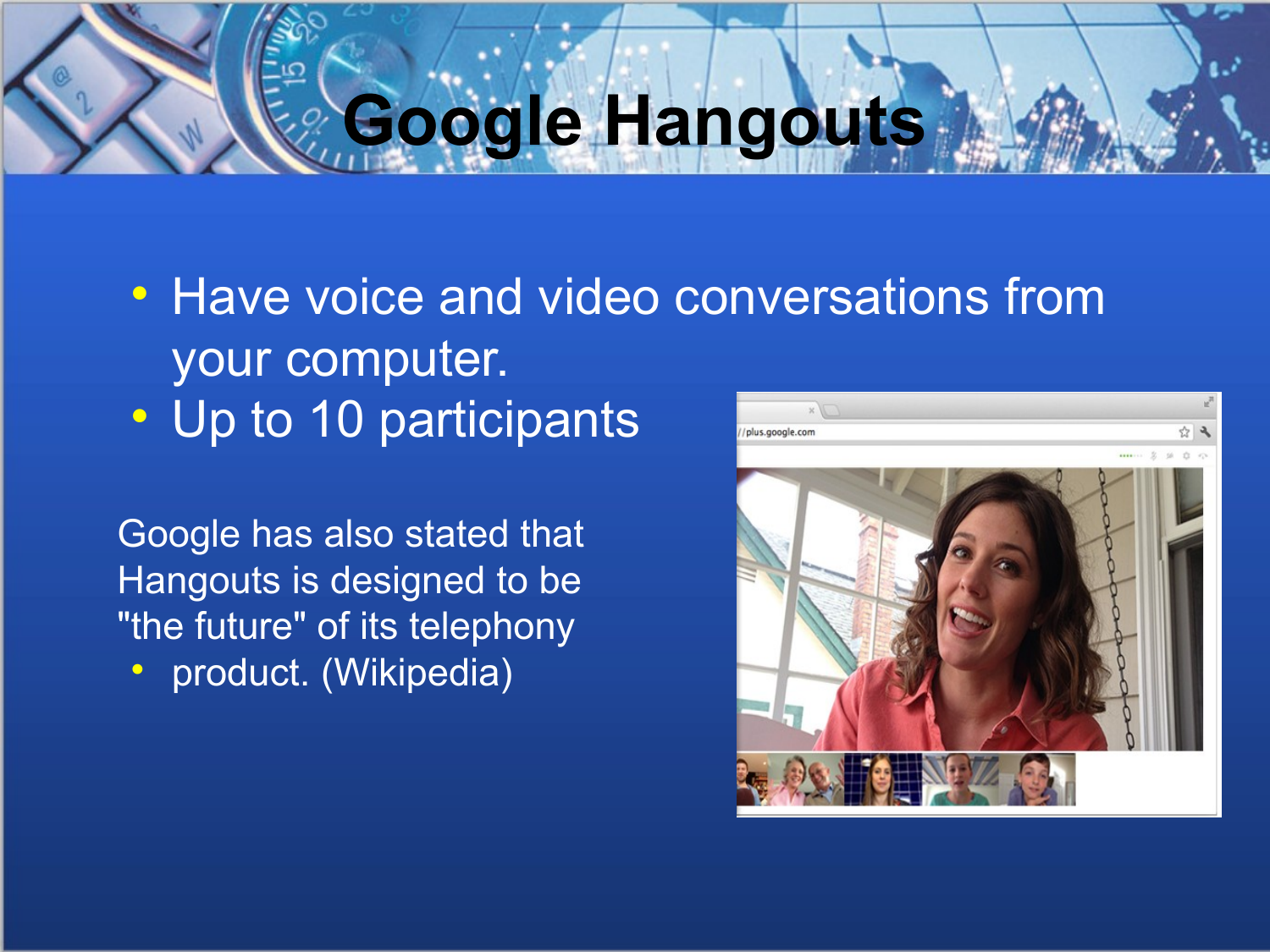# **Google Calendar**

#### Google Calendar is a time-management web and mobile application

- Display events from any public Google Calendar.
- Keep managing events in Google Calendar. No need to create events in WordPress.
- Fully responsive and mobile-friendly monthly grid and list views.
- Customize event content display using simple tags. No coding required.
- Combine multiple calendars into single displays explicitly or using categories.
- Advanced settings to adjust time zones, date/time formats and start of the week.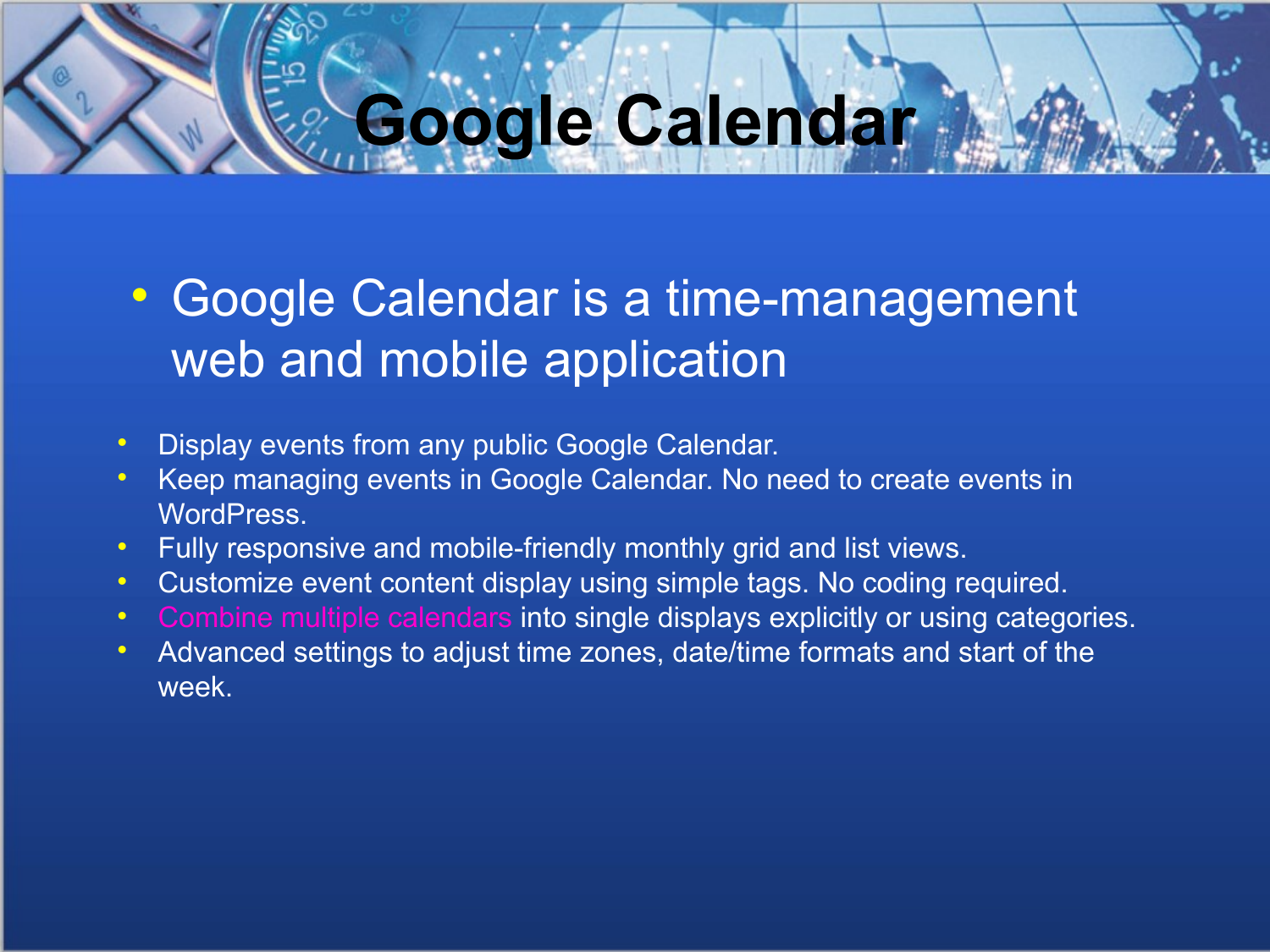# **GIMP**

 GIMP used for image retouching and editing, free-form drawing, resizing, cropping, photomontages, converting between different image formats, and more specialized tasks.

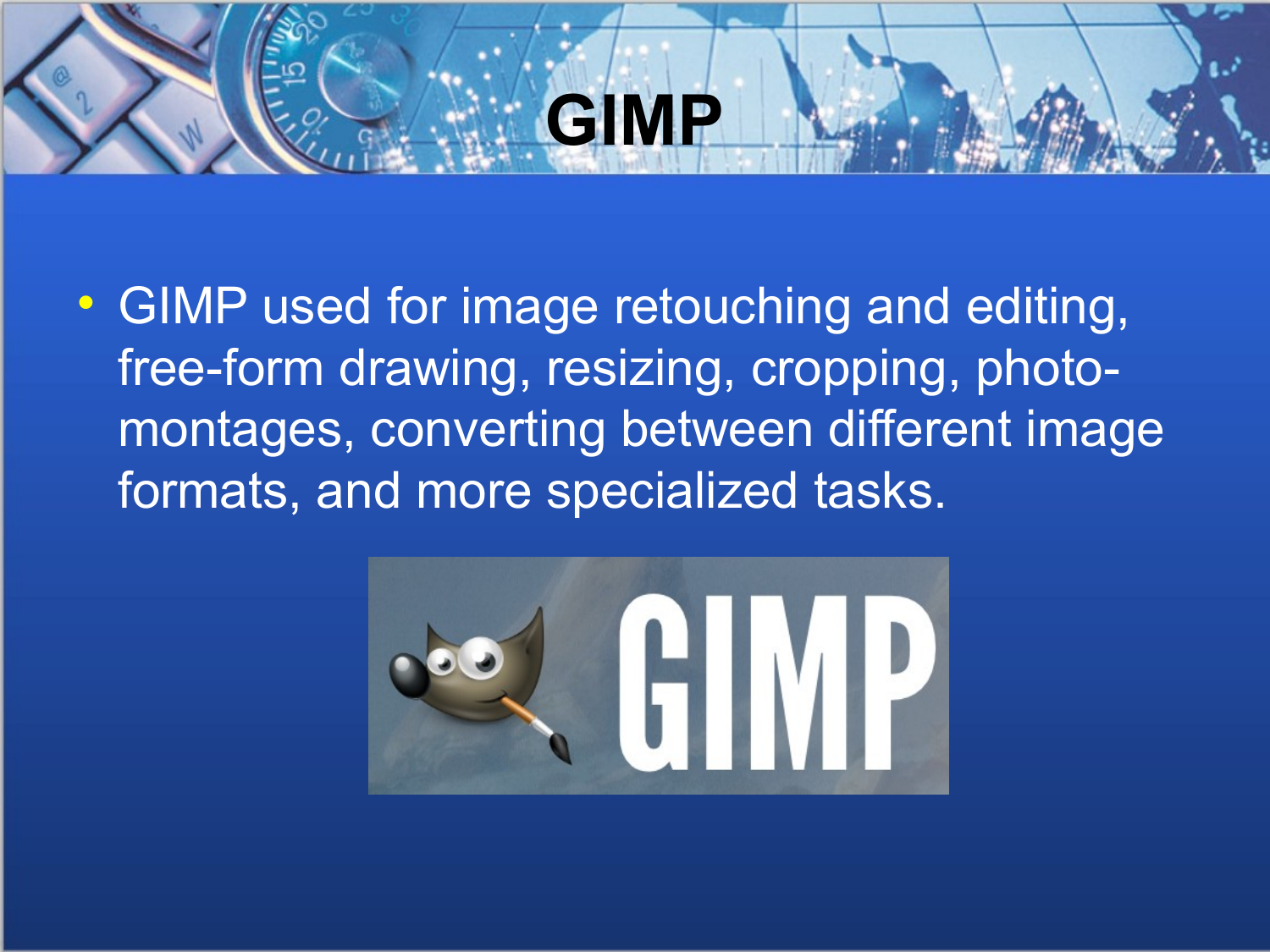## **LibreOffice / OpenOffice**

- This runs on Linux, MacOS, and Windows. This a great desktop office suite. Besides opensource software fans, government agencies, such as the Utah, UK, France, and Italy, have moved to LibreOffice.
- Apache OpenOffice Vice President Dennis Hamilton wrote, "In the case of Apache OpenOffice, needing to disclose security vulnerabilities for which there is no mitigation in an update has become a serious issue." (ZDNet.com)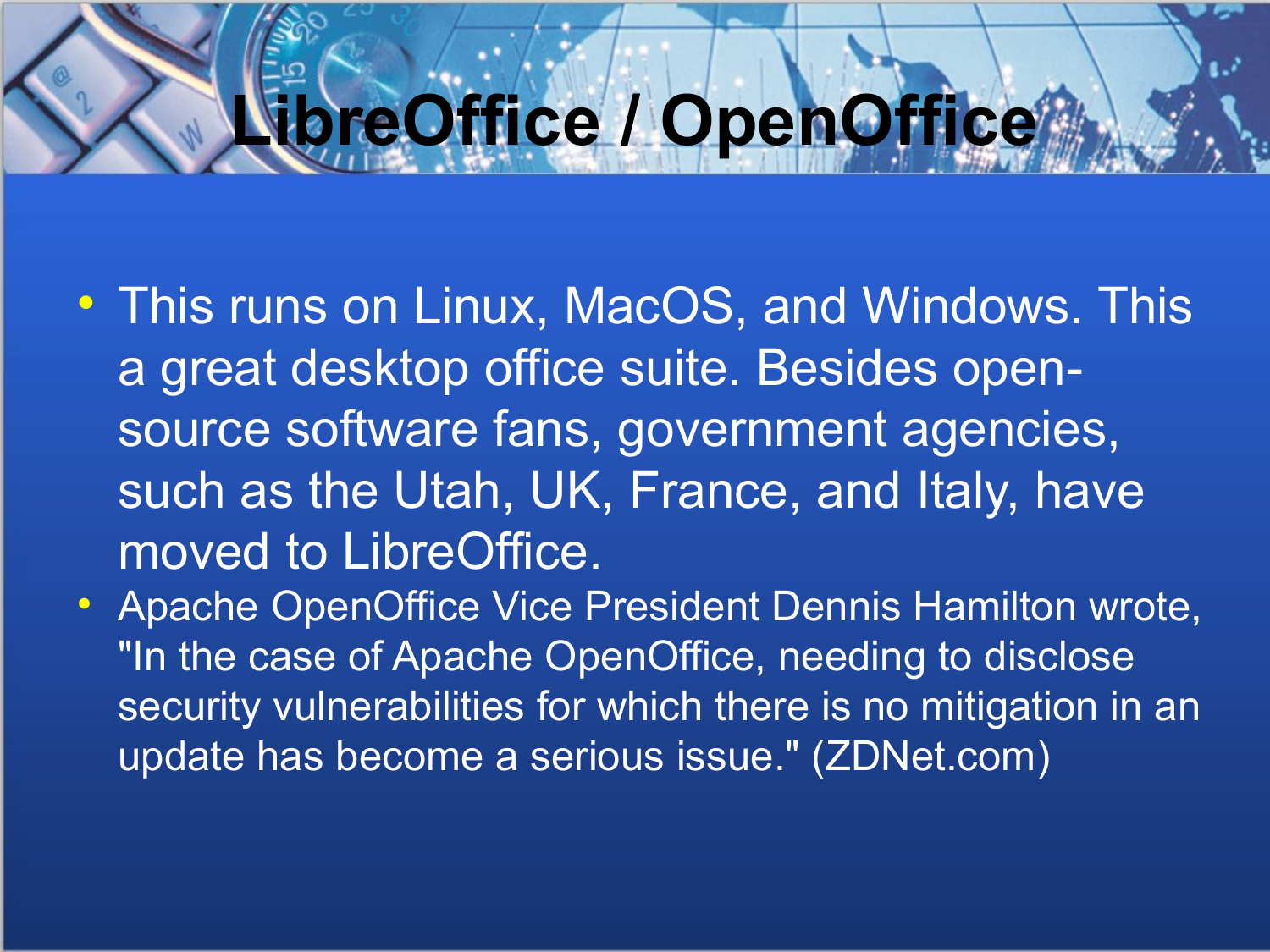## **LibreOffice**

#### What's included in the LibreOffice suite.

- Writer Word Processor
- 
- 
- 
- 
- Base Database

- Calc Spreadsheet - Impress Presentation - Draw Graphics - Math Designer



#### MS 360 today costs \$79.99/year or \$149.99 per device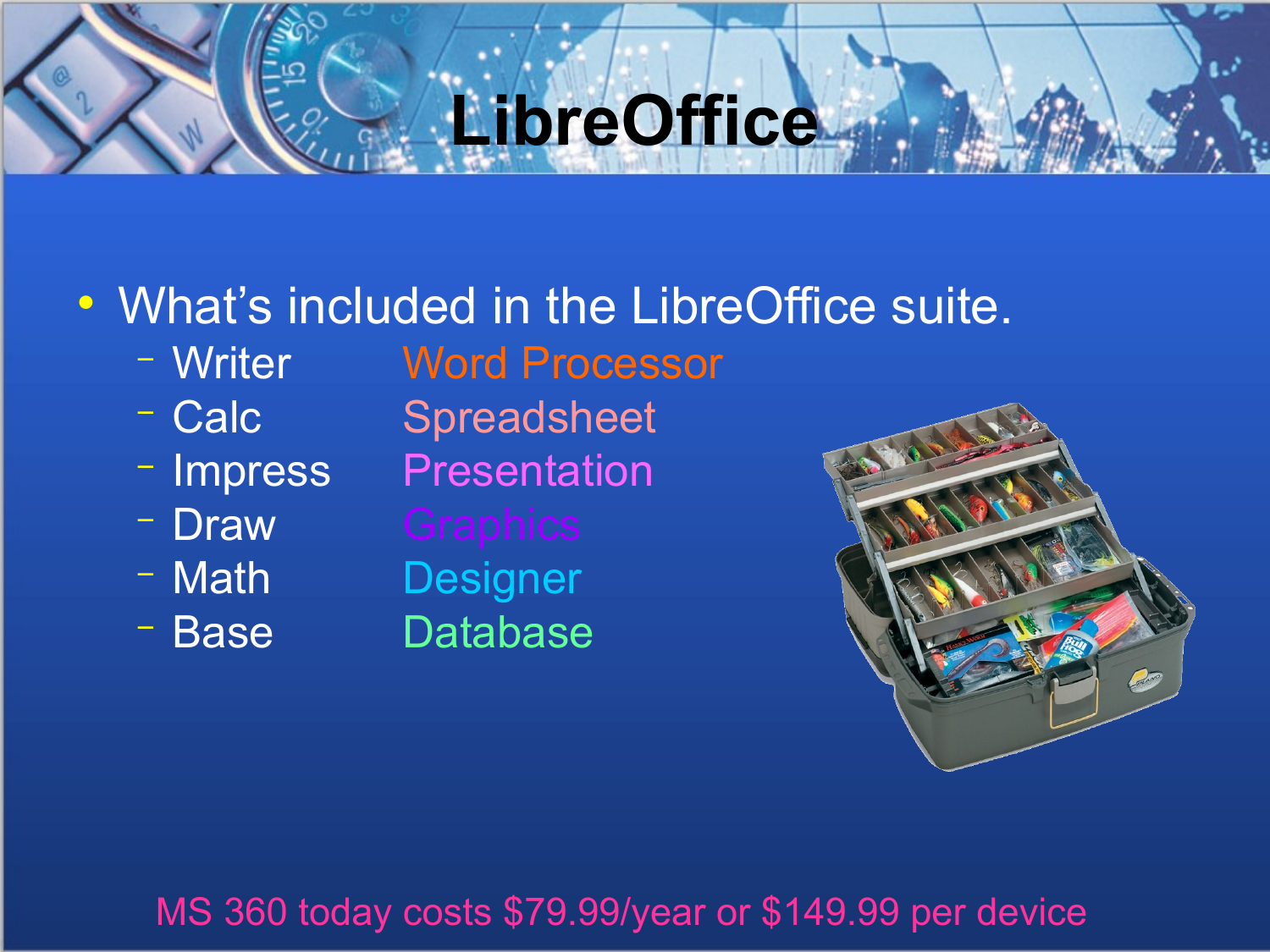### **Freemind**

FreeMind allows the user to edit a hierarchical set of ideas around a central concept. The non-linear approach assists in brainstorming new outlines and projects as ideas are added around the

• mind map.